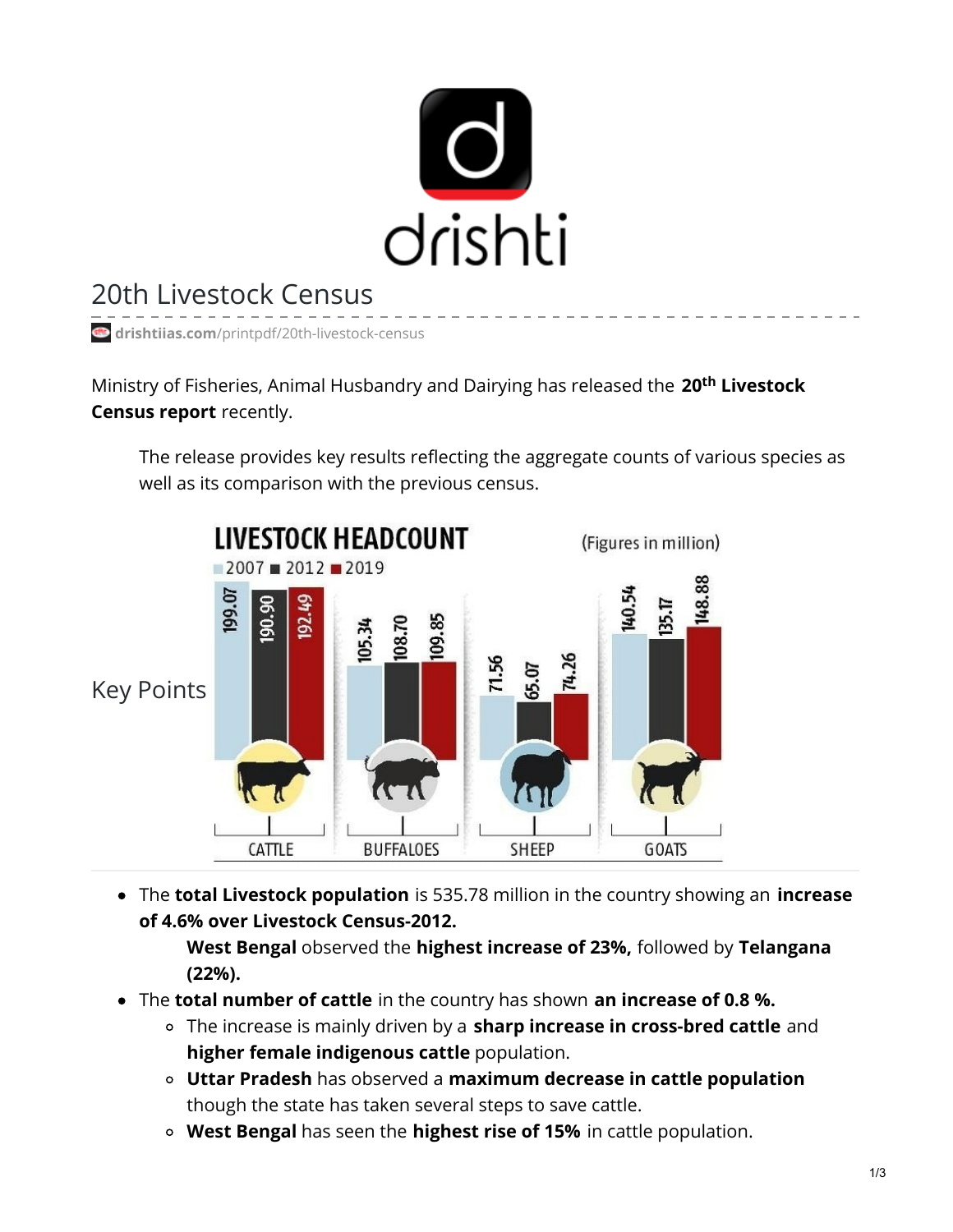- The population of the **total exotic/crossbred cattle** has **increased by 27%.**
	- Cross-bred animals contributed around **28% to India's total milk production in 2018-19.**
	- The **milch population** of exotic and crossbred cattle such as **Jersey or Holsteins** shows higher milk yields and thus farmers prefer animals yielding more milk.
- A **decline of 6%** in the total **indigenous cattle** population has been observed.
	- India's indigenous cattle numbers **continue to decline,** notwithstanding the government's efforts to promote conservation of desi breeds through the **[Rashtriya](https://www.drishtiias.com/daily-updates/daily-news-analysis/rashtriya-gokul-mission) Gokul Mission (RGM).**
	- The **sharpest fall** has been observed in the states (Uttar Pradesh, Madhya Pradesh, Rajasthan,Maharashtra, etc.) with **tough cow slaughter laws.**
- The **total milch animals** have shown an **increase of 6%.**
	- Due to higher yields, foreign breeds constitute more than half the population of milch animals.
	- The **more the number of animals that produce milk,** the more would be **pressure on land** and fiercer would be **competition between man and animals for survival.**
	- The figures show that nearly 75% of total cattle in the country are female (cows)- - a clear sign of dairy farmers' preferences for milk-producing cattle. This also gained momentum in the past couple of years due to the government's assistance in terms of providing sex-sorted artificial insemination (AI), with semen of high-yielding bulls, free of cost at farmers' doorstep.
- The **backyard poultry** has **increased by around 46%**. The sharp increase in backyard poultry is a **significant change** in the **rural landscape** which shows a sign of **poverty alleviation.**
- Total **Bovine population** (Cattle, Buffalo, Mithun and Yak) has shown an **increase of about 1%.**
- The population of sheep, goat and Mithun **grew in double digits** while the count of horses and ponies, pigs, camels, donkeys, mules and yaks **declined.**

## The Livestock Census

- The Livestock Census has been conducted in the country periodically since **1919-20.** Since then it has been conducted **once every 5 years.**
- It covers all domesticated animals and their headcounts.
- So far 19 such censuses have been conducted by the **Ministry of Fisheries, Animal Husbandry and Dairying,** in participation with State Governments and UT Administrations.
- The household-level data through online transmission from the field has been used for the first time in 20th Livestock Census.